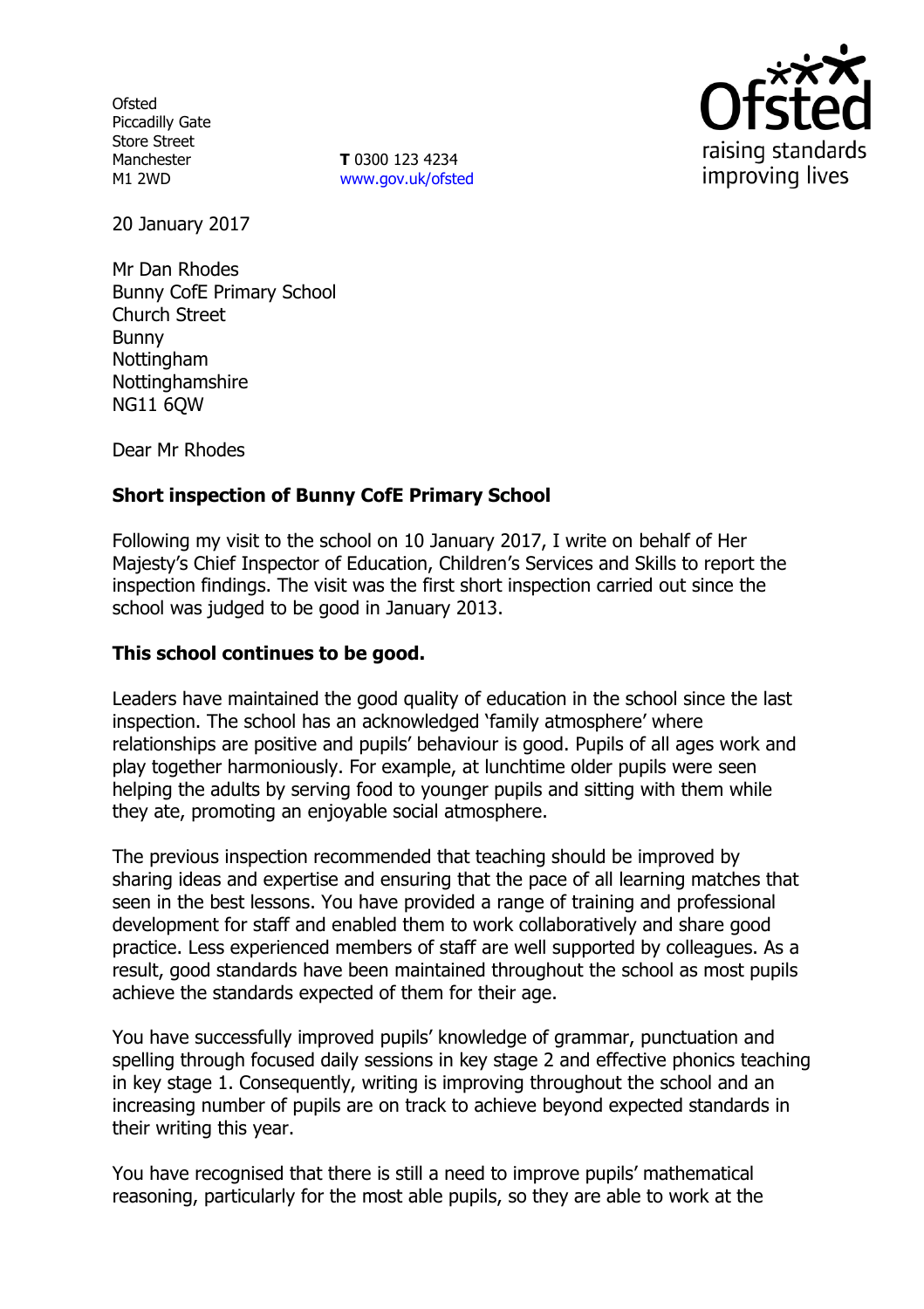

higher standard. Pupils do not always use precise mathematical vocabulary and so cannot explain their learning as confidently as in reading and writing.

Parents' views of the school are very positive. They say their children are happy, well looked after and make good progress at school. However, although many parents said that they were well informed, a significant minority of those who responded to the online parent survey, or spoke to the inspector during the inspection, said that communication could be better because information is often sent at short notice.

The school's website does not fully meet requirements on the publication of specified information. You addressed some of the omissions which we discussed immediately.

# **Safeguarding is effective.**

There is a strong safeguarding culture in the school. All staff are vigilant and proactive in ensuring the well-being of pupils. They know what to do if concerns are raised and there are clear procedures to follow up any issues.

Training is provided for all staff and regular updates ensure that they are up to date. There are also online training opportunities for both staff and governors so that collectively there is a wide body of knowledge within the school.

Pupils enjoy school and attendance is good. They feel safe and have confidence in adults to sort out any problems or worries they may have.

You have ensured that all safeguarding arrangements are fit for purpose and records are detailed and of good quality.

# **Inspection findings**

- You have accurately identified priorities for improvement and have planned actions to ensure that standards remain good. Staff work well together and share skills and knowledge to improve their effectiveness. Recent staff changes have seen some expertise lost to the school temporarily. However, staffing is now stable and the more experienced individuals have specific school improvement responsibilities; this is helping to build leadership capacity in the school.
- You regularly monitor the learning in all classes, checking that teaching is of a good quality and that pupils are making progress. Governors are also involved in some of the monitoring activities so they can see at first hand the progress being made.
- **Pupils respond enthusiastically to interesting curriculum themes and topics.** Planning the curriculum in this way provides opportunities for pupils to apply their literacy and mathematics skills in different subjects.
- The governing body has been reconstituted since the last inspection and the committee structure has been streamlined. Individual governors have skills that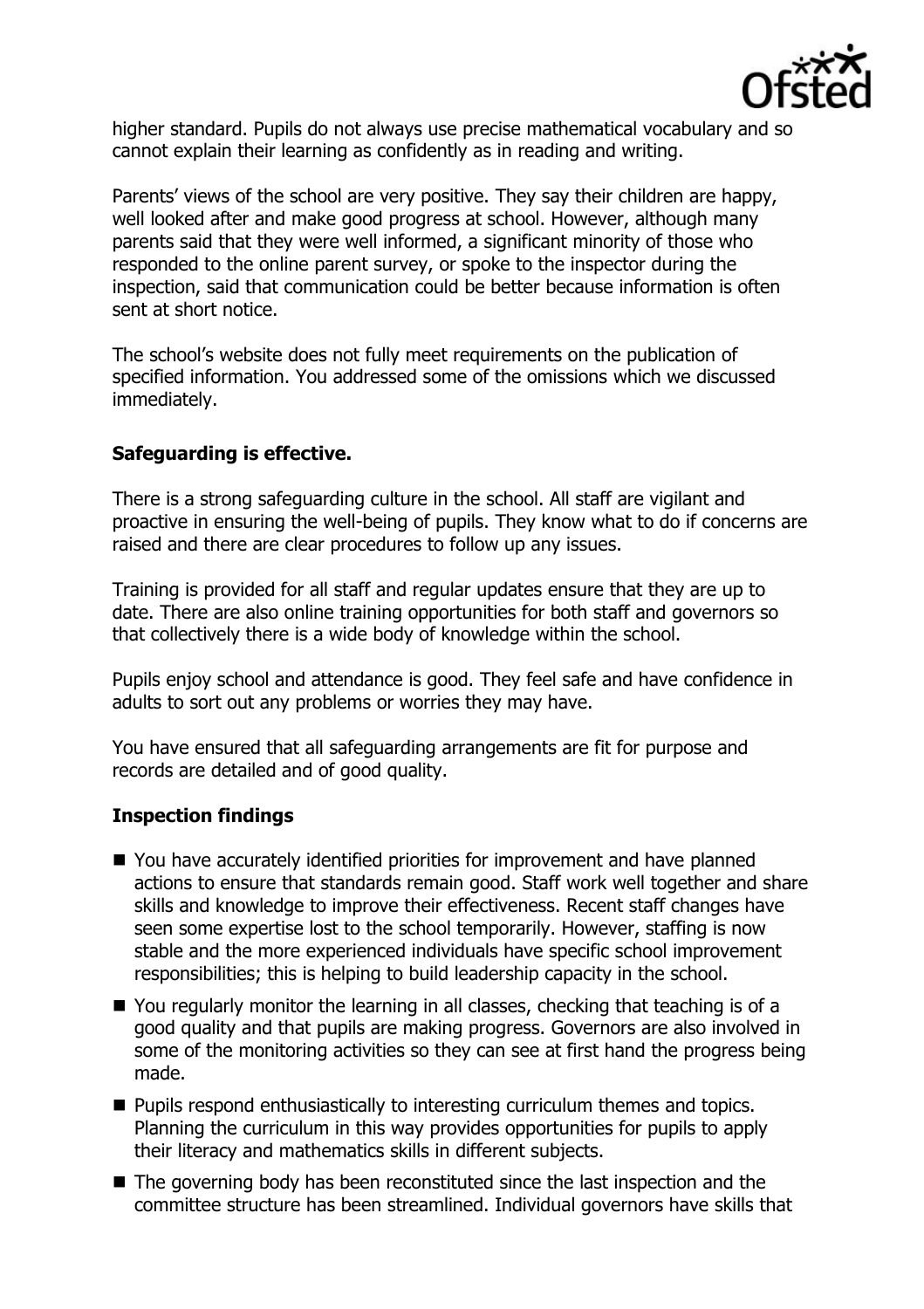

are helpful to the school and are making a positive contribution. Governors have been actively involved in improving facilities in the school, and provide a good level of challenge.

- High standards in reading are being maintained. Pupils read confidently and with enjoyment. They can use a range of strategies to ensure that they read accurately and with good understanding. Older and the most able pupils are fluent readers and can use a wide range of skills that support their learning across the curriculum.
- Children in the early years are developing early literacy and mathematical skills that will form a good basis for later learning. Most are on track to achieve a good level of development by the end of the year.
- **Phonics is taught well. Pupils are grouped according to the stage they are at and** make good progress. Flexible groupings ensure that pupils can be moved on quickly in their learning, or supported to catch up where necessary.
- The daily 'SPaG' (spelling, punctuation and grammar) sessions ensure that pupils build up their skills systematically and can apply them in their writing. Pupils can explain how a good knowledge of grammar can improve their own writing and make it more interesting.
- In 2016, none of the most able pupils in key stage 2 achieved greater depth in their writing. However, your current assessment information shows that mostable pupils are already working at the levels expected of them for their age and that a greater proportion of pupils in key stage 2 are on track to achieve greater depth in their writing by the end of the year.
- In the most recent end of year tests for mathematics, none of the most able pupils achieved the higher standard and rates of progress were below average. You have rightly identified the development of mathematical reasoning as a school improvement priority this year and have provided some training for staff to support improvement in this area. However, pupils' books show that activities focus on developing fluency in calculation and problem-solving. There is little evidence of pupils developing reasoning skills. Pupils do not use mathematical language and vocabulary routinely; therefore, they are not able to explain their learning as well as they can for reading and writing and this is hampering progress, particularly for the most able pupils.

## **Next steps for the school**

Leaders and those responsible for governance should ensure that:

- $\blacksquare$  pupils develop their mathematical reasoning skills to enable them to solve more complex problems, also developing their use of mathematical vocabulary so they can explain and justify their thinking accurately
- communication is improved further so that parents are informed about school events in a timely manner
- $\blacksquare$  the school website meets requirements on the publication of specified information.